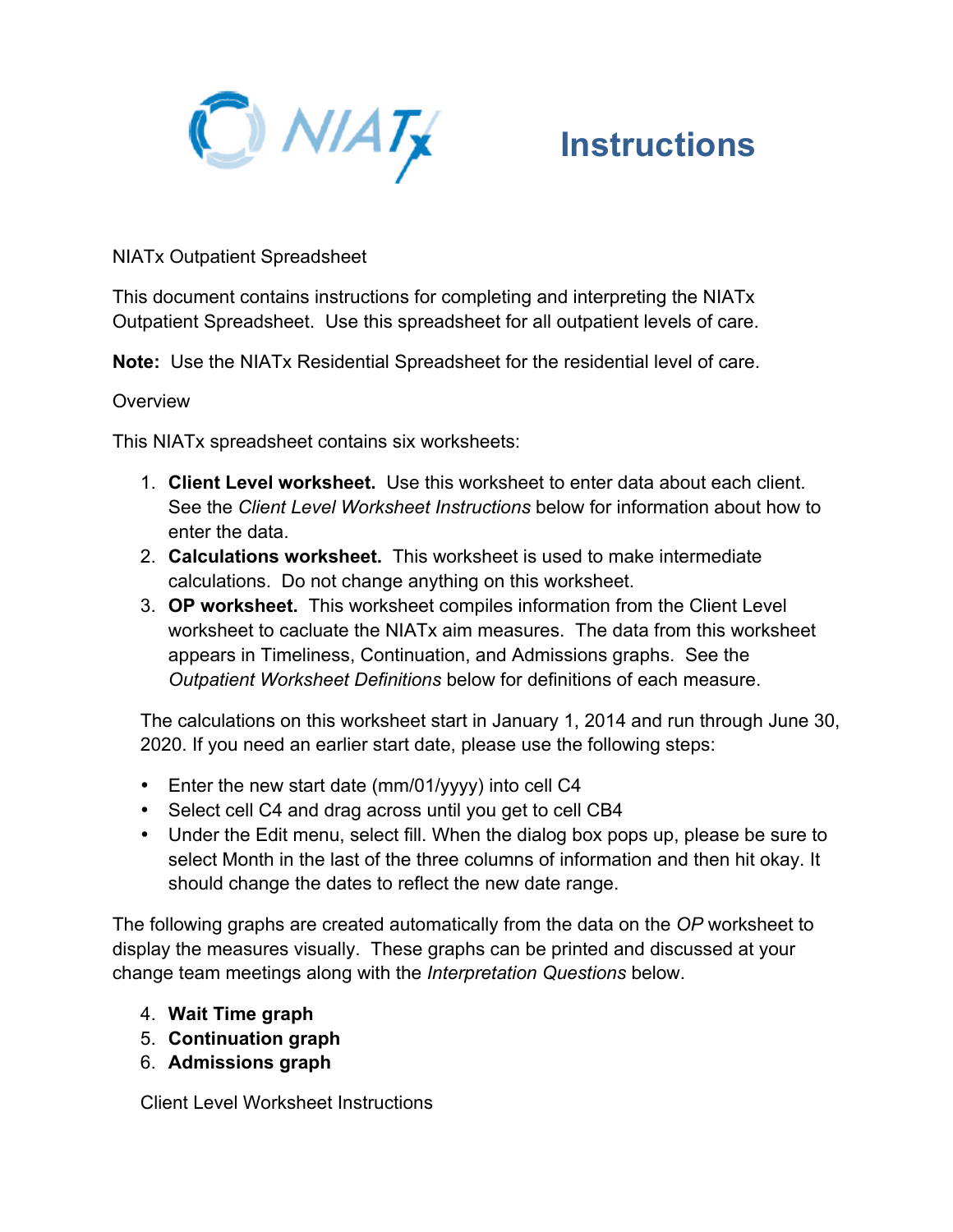

## Collecting Baseline Data

Select one population of clients, within one level of care, at one location to test the impact of process improvements. When reporting data, ideally include all individuals in the selected population where you will be testing changes.

When collecting baseline data, be sure to collect enough data to generate a representative sample, before making any changes. A good rule of thumb is to collect data for *sequential clients*, so that the data will be a representative and a random sample. For example, you may collect data for the next 40 clients who contact your agency requesting treatment, or if you can collect the data retroactively, the last 40 clients who made a first contact requesting treatment. When selecting the starting date, be aware of the possibility that seasonal variations, school vacations, holidays, and weather conditions may affect your data sample.

Be sure to collect data for *all prospective clients* who make a first contact for the specific program you have chosen to test process improvement changes. Please remember to include even those clients who *do not* eventually get admitted into the program. If a client is discharged and then readmitted, enter information about this client again—as a new client, starting with the new first contact date when treatment was requested again.

## Updating Data

Update the *Client Level* worksheet at least monthly. Be sure to add dates of clinical assessment, admission, and completion of first through fourth weeks of treatment, for all clients who had a first contact so the measures on the OP worksheet will be current.

## Column Definitions

**Agency** (Cell B2): Enter the name of your agency.

**Client #** Column A (a): Enter a unique client ID number so that you will be able to add information about this client at a later date. For confidentiality reasons, do not sue the client's actualy name.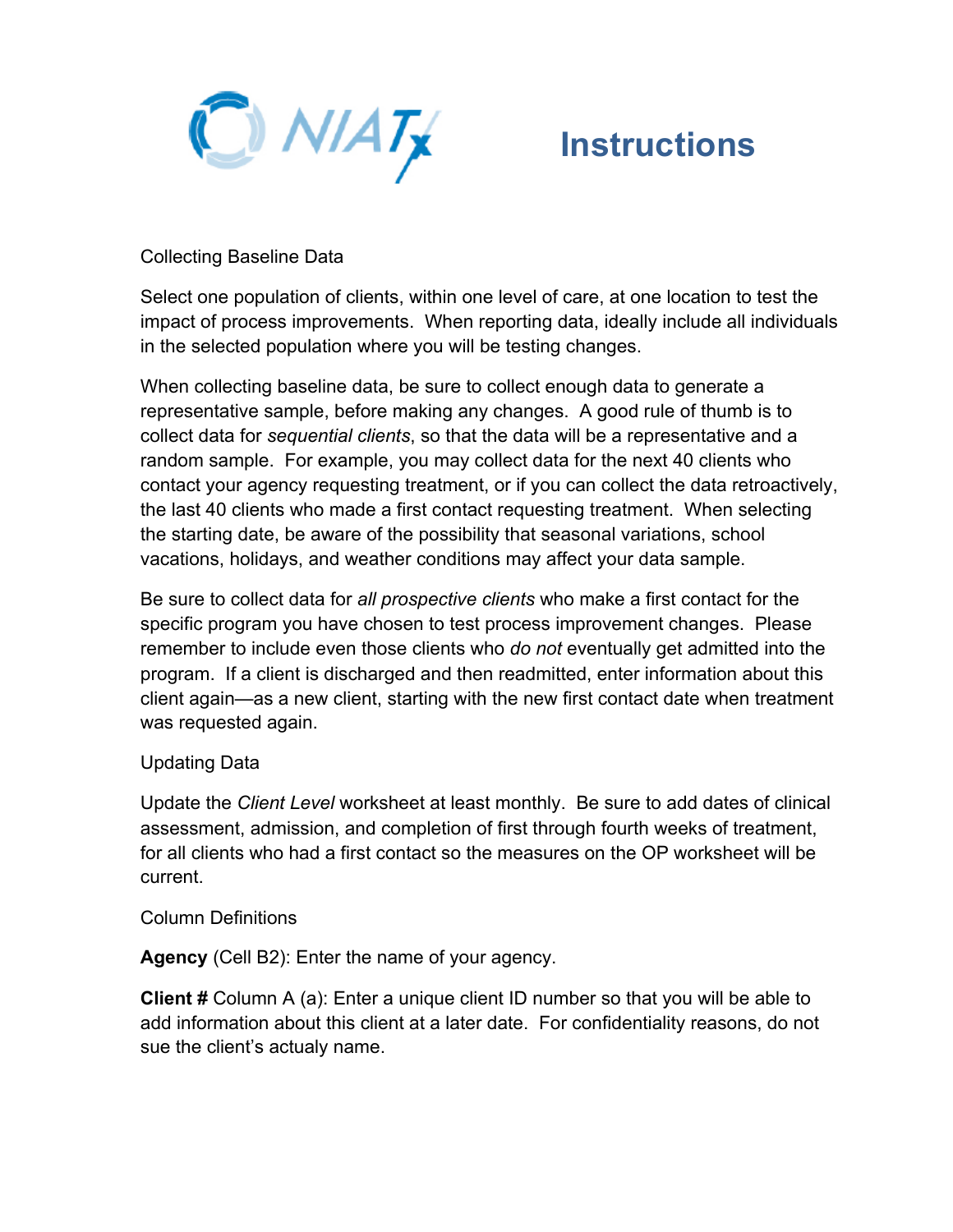

**Date of 1<sup>st</sup> Contact** Column B (b): Enter the date of the client or referrer (e.g., friend/family member, employer, probation officer, etc.) called to requested treatment, using the format MM/DD/YY (e.g., 09/01/09). Requests for directions or information do not count as Date of  $1<sup>st</sup>$  Contact unless the call specifically involves a request for treatment.

**Date of Clinical Assessment** Column C (c): Enter the date that the client actually had an assessment with a clinician, whether it was scheduled in advance or a walkin appointment using the format MM/DD/YY (e.g., 09/01/09). If an assessment is done at another agency, perhaps even prior to contacting your agency, enter the date of the first appointment with a clinician at your agency.

**Level of Care (Always OP)** Column D (d): The value for this column is always OP, whether intensive outpatient, day treatment, outpatient, or continuing care.

**Date of Admission** Column E (e): Enter the date of admission using the format MM/DD/YY (e.g. 09/01/09). Use the definition of admission for your agency.

**Date of 1st Treatment Session (post-admission)** Column F (f): Enter the date of the first treatment session the client attends after having been admitted, using the format MM/DD/YY (e.g., 09/01/09).

**Date of 2<sup>nd</sup> Treatment Session** Column G(g): Enter the date of the second treatment session, using the format MM/DD/YY (e.g., 09/01/09). This session can either be a group therapy session or a one-on-one/individual session. It needs to be a distinct date from the first treatment session.

**Date of 3rd Treatment session** Column H (h): Enter the date of the third treatment session, using the format MM/DD/YY (e.g., 09/01/09). This session can either be a group therapy session or one-on-one/individual session. It needs to be a distinct date from the second treatment session.

**Date of 4th Treatment session** Column I (i): Enter the date of the fourth treatment session, using the format MM/DD/YY (e.g., 09/01/09). This session can either be a group therapy session or a one-on-one/individual session. It needs to be a distinct date from the third treatment session.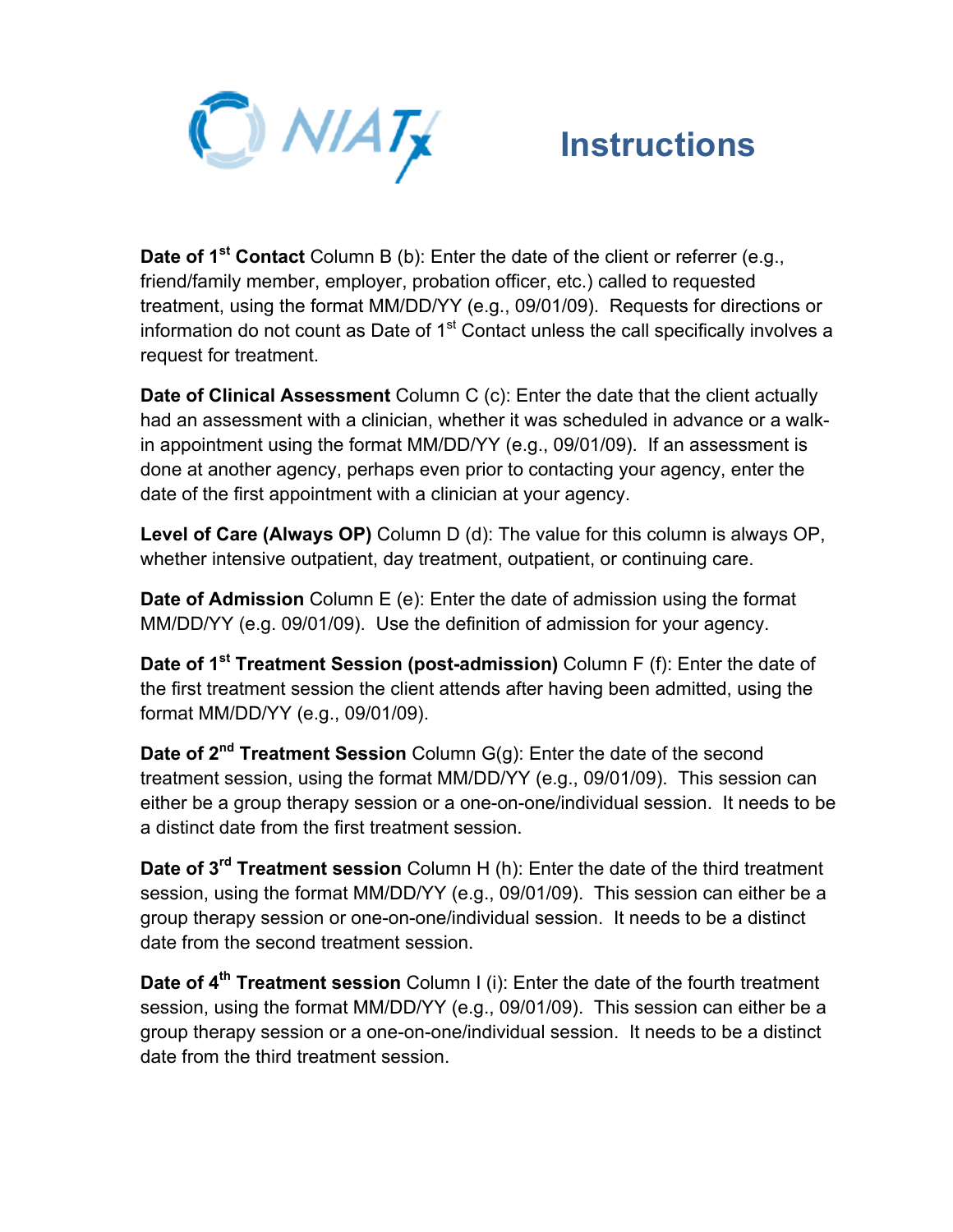

**Note:** Complete the Last Date of Service, Total Number of Days Attending Tx Sessions and Successful Completion of TX Episode columns only if you wish to track treatment completion.

**Last Date of Service** Column J (j): Enter the date that the client was discharged from the program using the format MM/DD/YY (e.g., 09/01/09).

**Total Number of Days Attending Treatment Sessions** Column K (k) – Enter the number of days that a person actually attended a treatment session.

**Successful Completion of Tx Episode; 1=Yes; 2=Other:** Column L (l) –Enter 1 if the client completed treatment successfully, as defined by the agency. For discharges for any other reason than successful treatment completion, including administrative discharge, enter 2.

**Columns M to P are for client demographic information if you desire to use this information.**

## **Outpatient Worksheet Definitions**

**# of First Contacts for this Level of Care:** The total number of first contacts requesting treatment for this level of care during this month

**# of Clinical Assessments for this Level of Care:** The total number of clients who made their first contact during this month who had clinical assessments.

**Number of Admissions:** The number of clients who made their first contact during this month who were admitted.

**# of clients completing 1st Treatment Session:** The number of clients who made their first contact during this month who attended a first treatment session after being admitted

**# of clients completing 2nd Treatment Session:** The number of clients who made their contact during this month who attended a second treatment session.

**# of clients completing 3rd Treatment Session:** The number of clients who made their first contact during this month who attended a third treatment session.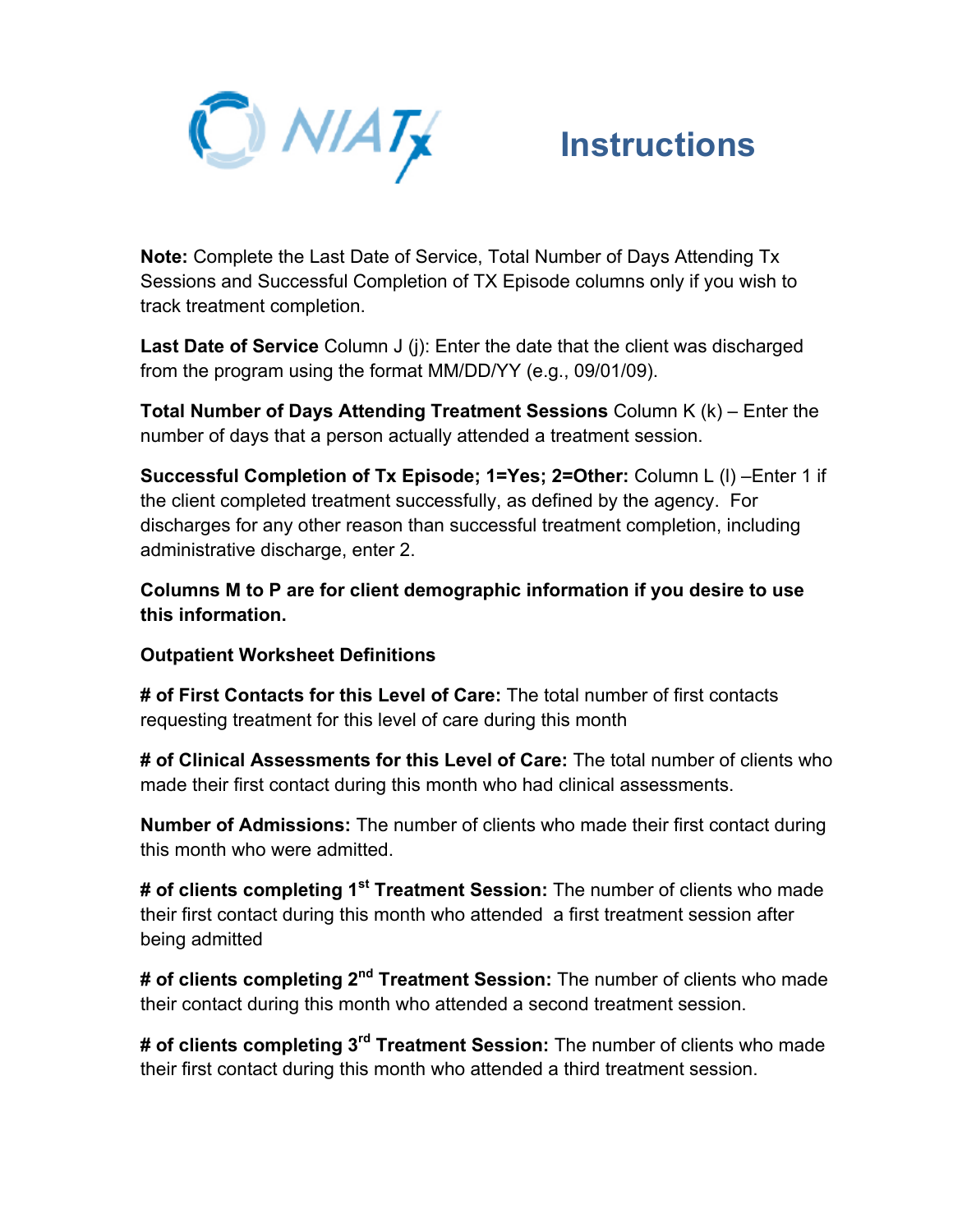

**# of clients completing 4th Treatment Session:** The number of clients who made their first contact during this month who attended a fourth treatment session.

**# of clients completing 4th Treatment Session within 30 days:** The number of clients who made their first contact during this month who attended a fourth treatment session *within 30 days of the first treatment session.*

**# of clients with Successful Treatment Completion:** The number of clients who made their first contact during this month who successfully completed treatment, as defined by the agency.

## *Waiting Time*

**# of Days between First contact and Clinical Assessment:** The average number of days between first contact and clinical assessment for clients who made their first contact during this month.

### *Sum of (Date of Clinical Assessment — Date of 1st Contact) (Number of Clinical Assessments)*

**# of Days between clinical Assessment and 1st Treatment Session:** The average number of days between clinical assessment and 1<sup>st</sup> treatment session (postadmission) for clients who made their first contact during this month. A treatment session represents an individual or group session.

## *Sum of (Date of First Treatment Service (Post-admission) – Date of the Clinical Assessment)*

## *(Number of Client)*

**# of Days between First Contact and 1st Treatment Session:** The average number of days between first contact and 1<sup>st</sup> treatment session (post-admission) for clients who made their first contact during this month. A treatment session represents an individual or group session. To determine whether the biggest witing time is between first contact and assessment or between assessment and the first treatment session, look at the # of Days between First Cotnact and Clinical Assessment and # of Days between Clinical Assessment and 1<sup>st</sup> Treatment Session values.

*Sum of (Date of First Treatment Service (Post-admission)—Date of First Contact) (Number of Clients Completing First Treatment Session)*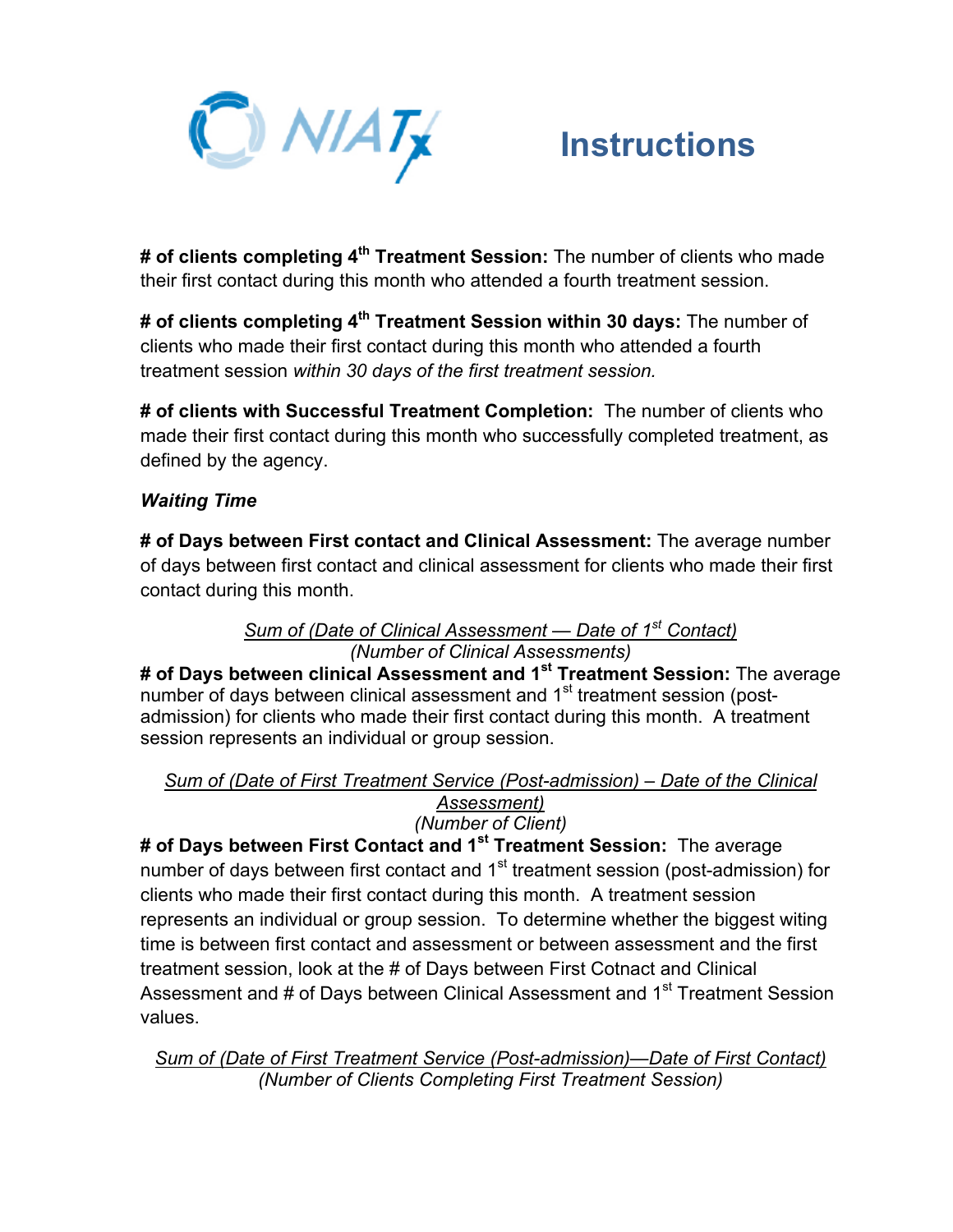

## **Continuation**

**% Continuation from 1st Contact to Clinical Assessment:** the percentage of clients who made their first contact during this month who continued to have clinical assessment

| (Number of Clinical Assessments) | X 100 |
|----------------------------------|-------|
| (Number of First Contacts)       |       |

**% Continuation from Clinical Assessment to Admission:** the percentage of clients who made their first contact during this month who had a clinical assessment and were admitted.

| (Number of Admissions)           | X 100 |
|----------------------------------|-------|
| (Number of Clinical Assessments) |       |

**% Continuation from Admission to 1st Treatment:** the percentage of clients who made their first contact during this month who continued from admission to a 1 $^{\rm st}$ treatment session post-admission

| (Number of clients completing 1 <sup>st</sup> Treatment Session) | X 100 |
|------------------------------------------------------------------|-------|
| (Number of Admissions)                                           |       |

**% Continuation from Admission to Fourth Treatment:** the percentage of clients who made their first contact during this month who continued from admission to the fourth treatment session. To identify the point where clients drop out of treatment most often, look at the number of clients completing first, second, third, and fourth treatment sessions

| (Number of clients completing 4 <sup>th</sup> Treatment Session) |       |
|------------------------------------------------------------------|-------|
| (Number of Admissions)                                           | X 100 |

**% Continuation from Admission to Fourth Treatment within 30 days:** the percentage of clients who made their first contact during this month who continued from admission to a fourth treatment session *within 30 days of the first treatment session.* Compare this measure with % Continuation from Admission to Fourth Treatment to determine whether clients are indeed continuing to a fourth session, even if it's noth within 30 days of the first treatment session.

| (Number of clients completing $4^{th}$ Treatment Session within 30 |       |
|--------------------------------------------------------------------|-------|
| Days)                                                              | X 100 |
| (Number of Admissions)                                             |       |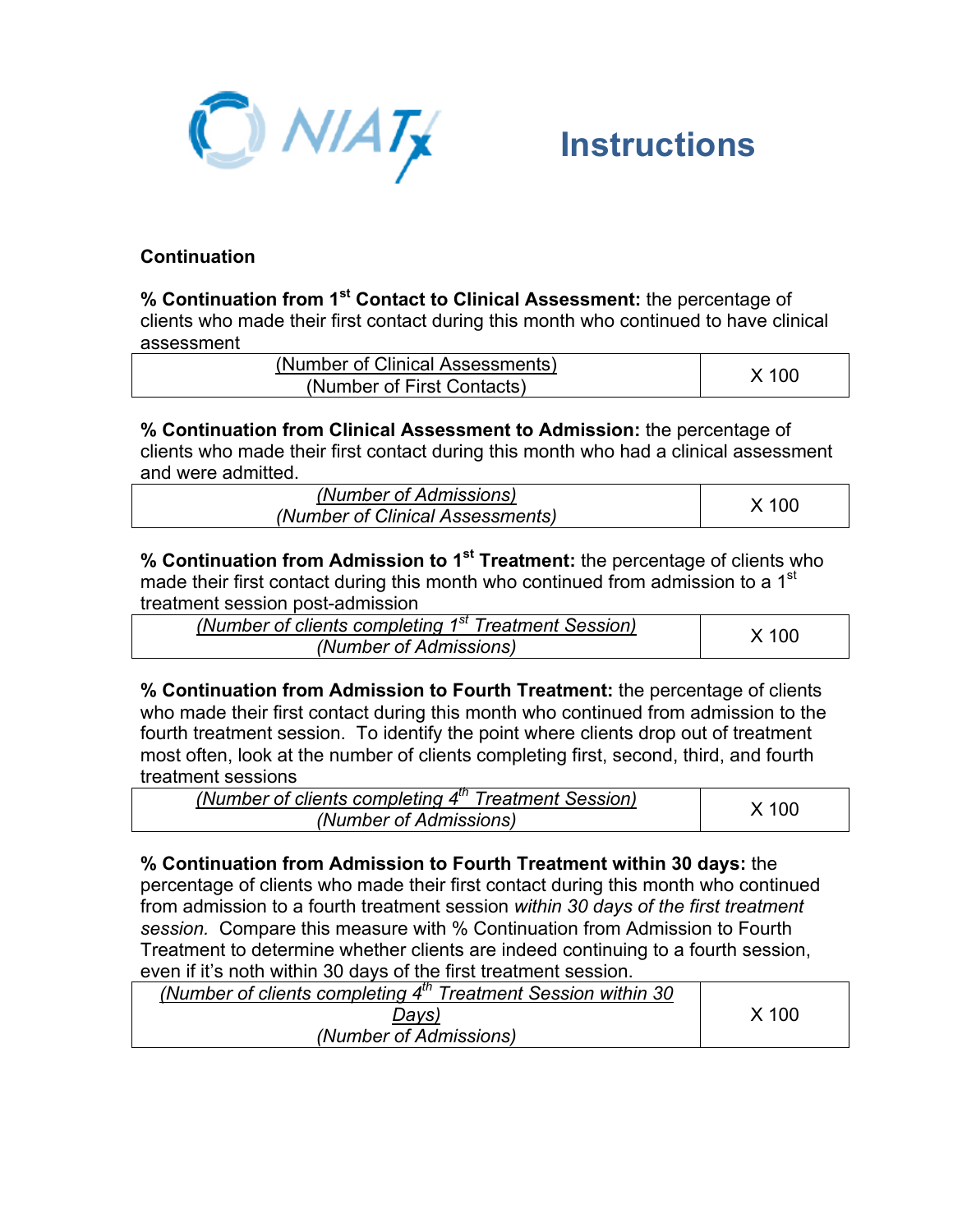

## **% Continuation from Admission to Successful Treatment Completion:** the

percentage of clients who made their first contact during this month who continued from admission to successful treatment completion (as determined by the agency).

| (Number of clients with Successful Treatment Completion) | X 100 |
|----------------------------------------------------------|-------|
| (Number of Admissions)                                   |       |

## **Interpretation Questions**

**What does the data reveal?** Start by looking at the graphs on the Waiting Time, Continuation, and Admissions worksheets.

- **1. About trends over time:** Has there been an increase, decrease, or no change?
	- a. Has the *waiting time* (number of days between first contact and admission) decreased?
	- b. Has *continuation* to from admission to completing 4 weeks in treatment increased?
	- c. Has the number of *admissions* increased?
- **2. About aim measures:** For more detail, look at the OP worksheet.
	- a. **Waiting Time:** Look at the OP worksheet, measures 10-11. Where is the biggest time delay—between first contact and assessment or between assessment and the first treatment session?
	- b. **Continuation:** Look at the OP worksheet, measures 3-8, for the number of clients completing each week of treatment. At which point do the most clients drop out of treatment?
		- i. Between admission and completing one week of treatment?
		- ii. Between first and second week of treatment?
		- iii. Between second and third weeks of treatment?
		- iv. Between third and fourth weeks of treatment?

## **3. About the impact of Change Projects:**

- a. Looking at the changes that were implemented and dates, what was the impact on the aim?
- b. Was the goal achieved? (If not, stick with the aim until the goal is achieved.)
- c. Were the gains sustained?

## **4. About additional questions to ask:**

- a. Does the data make sense? Does it look accurate? (For example, are there negative numbers or error messages like "#VALUE!"? If yes, look at the Client Level worksheet and check that the year is correct and the dates in each column precede dates in subsequent columns.)
- b. Which aims should be the focus of future process improvement efforts? Improvements achieved by many other NIATx agencies include